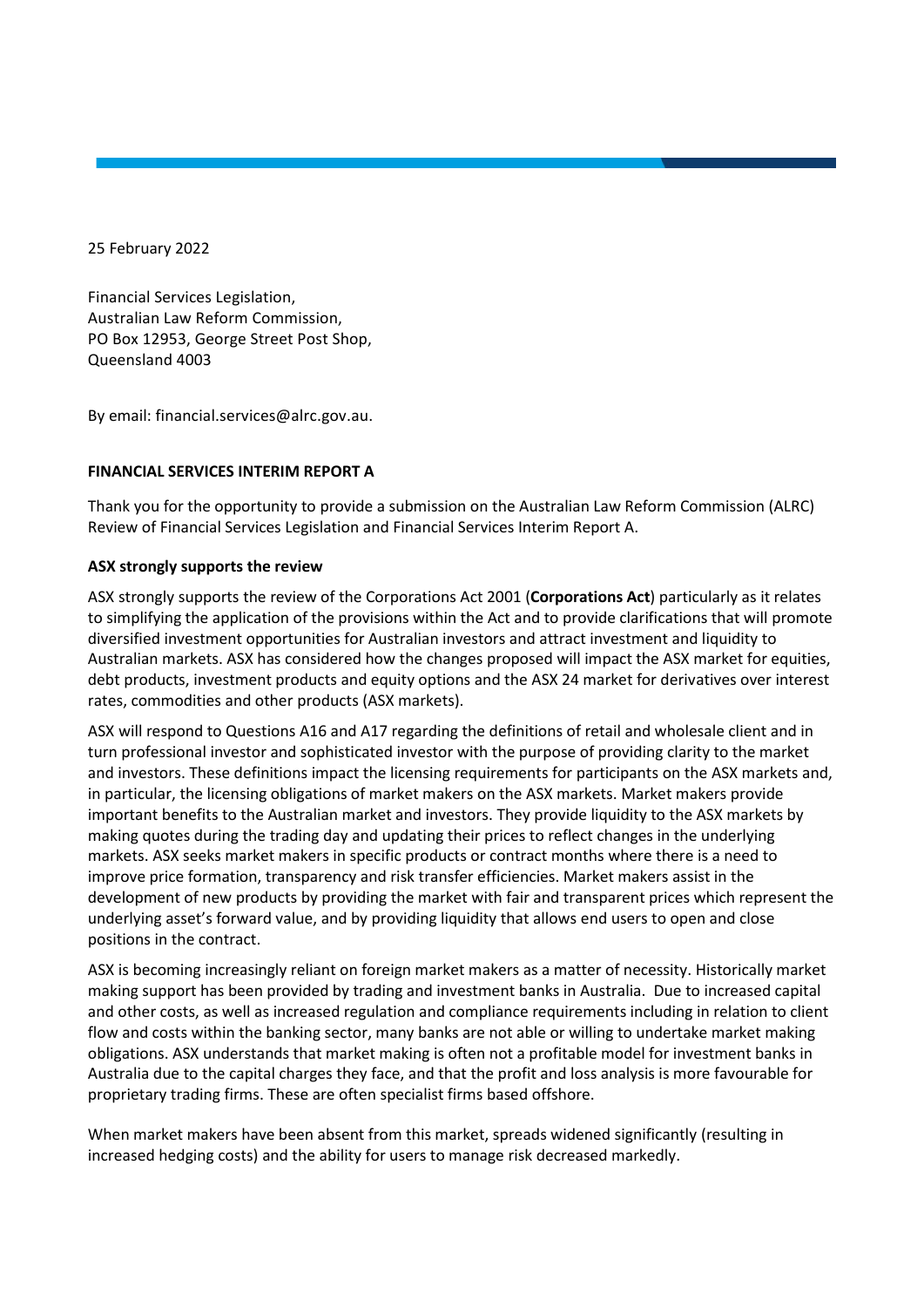

The clarity that ASX suggests will provide certainty as to the requirements for these foreign firms.

Under s911A of the Corporations Act a person who **carries on a financial services business in this jurisdiction** must hold an AFSL covering the provision of the financial service. Foreign based market makers only require an AFSL because they are deemed to be carrying on a financial services business in Australia under section 911D of the Corporations Act, on the basis that they intend to induce clients in Australia to use the financial service. All persons that are induced to trade against market maker orders on the licensed markets operated by ASX are trading participants most of whom have an AFSL. The only trading participants that do not have AFSLs are those that trade on their own behalf and do not have clients and are exempt from holding an AFSL (called principal trading participants).

We submit that the Corporations Act should clarify that ASX trading participants are recognised as wholesale clients, professional investors and sophisticated investors under the Corporations Act particularly as all trading participants are recognised as professional market participants and must meet stringent ASX admission criteria. We note that this clarification would have no impact on investor protection. Retail clients execute orders through a trading participant, and that participant has an AFSL and operates within the operating rules and regulatory framework for the market. We also submit that the value test within the wholesale client test of \$500,000 also excludes "wholesale" markets and products that are traded on licensed Australian derivatives markets.

## **Further clarity required**

For regulatory certainty the Corporations Act definitions should expressly clarify that:

- The product price and value test for a wholesale client includes financial products available on a licensed derivatives market regardless of price or face value, and
- Trading participants of Australian market licensees are recognised as wholesale clients, professional investors and sophisticated investors.

ASX also supports simplifying the definitions given the number of different provisions in both the Corporations Act and the Corporations Regulations that must be referred to in determining what entities fall within the definitions of wholesale client, professional investor and sophisticated investor.

These submissions are set out in more detail in Annexure A.

We would welcome the opportunity to discuss the matters raised in this submission in more detail. If you have any queries on these matters please contact Catherine Sullivan or Sally Palmer.

#### Yours sincerely,



Deputy General Counsel



**Catherine Sullivan** Senior Manager & Senior Legal Counsel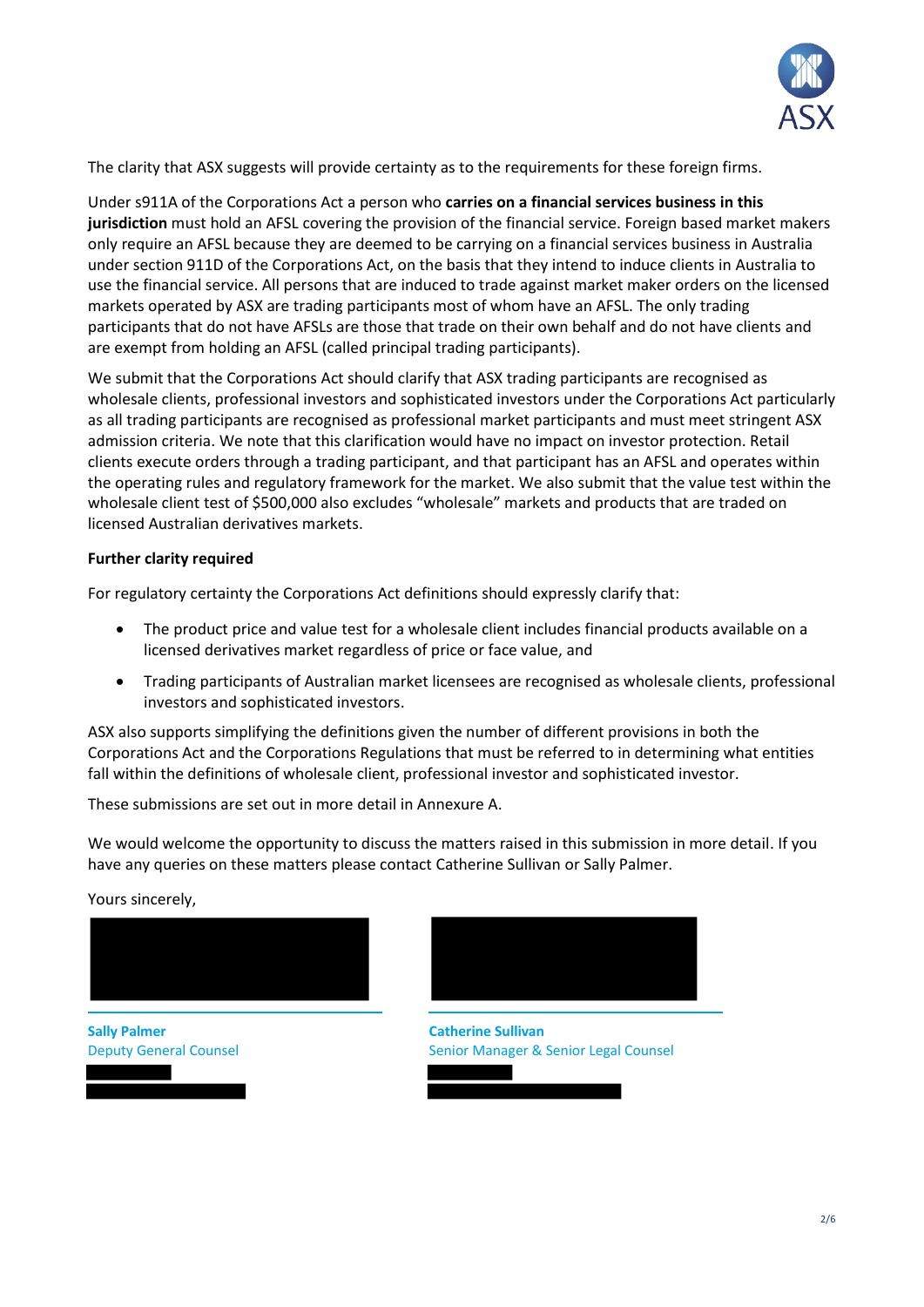

#### **Annexure A**

| <b>Question A16</b>                     |  | Should the definition of 'retail client' in s 761G of the |  |  |  |  |
|-----------------------------------------|--|-----------------------------------------------------------|--|--|--|--|
| Corporations Act 2001 (Cth) be amended: |  |                                                           |  |  |  |  |

- to remove:  $a<sub>x</sub>$ 
	- i. subsections (5), (6), and (6A), being provisions in relation to general insurance products, superannuation products, RSA products, and traditional trustee company services; and
		- ii. the product value exception in sub-s  $(7)(a)$  and the asset and income exceptions in sub-s (7)(c); or
- in some other manner?  $b.$

Regulatory ambiguity remains if the distinction between retail and wholesale clients is not clarified. Under s761G of the Corporations Act a financial product or financial service is provided to a person as a retail client unless subsection (5), (6), (6A) or (7), or section 761GA, provides otherwise. Of relevance to this submission are subsections (7)(a),(b), and (d) and s761GA. We have provided examples below to illustrate the issues we seek to address.

## **Meaning of retail client and wholesale client**

*Section 761G(7) For the purposes of this Chapter (7) ……the product or service is provided to the person as a retail client unless one or more of the following paragraphs apply:*

- *(a) the price for the provision of the financial product, or the value of the financial product to which the financial service relates, equals or exceeds the amount specified in regulations made for the purposes of this paragraph as being applicable in the circumstances (but see also subsection (10)); or*
- (b) *the financial product, or the financial service, is provided for use in connection with a business that is not a small business (see subsection (12)); [*subsection (12) states that a small business is one employing less than 20 people (unless manufacturing which is 100 people]; or
- *(d) the person is a professional investor.*

# **Price and Value Test s761(G)(7)(a)**

………

Firms make markets in some products on the ASX 24 markets that are not classified as a product provided to wholesale clients under section 761G of the Corporations Act 2001, because the face value or the product value is less than \$500,000. In practice many of these products are in wholesale markets and of no interest to retail consumers. For example, the 90 Day Bank Bill futures contract has a face value of \$1,000,000 and meets the Wholesale Client test whereas the closely related Bond futures contracts which have a face value of \$100,000 do not meet the Wholesale Client test, despite both contracts being traded by the same ASX 24 participants and being similarly aligned interest rate futures contracts in the wholesale and professional futures market.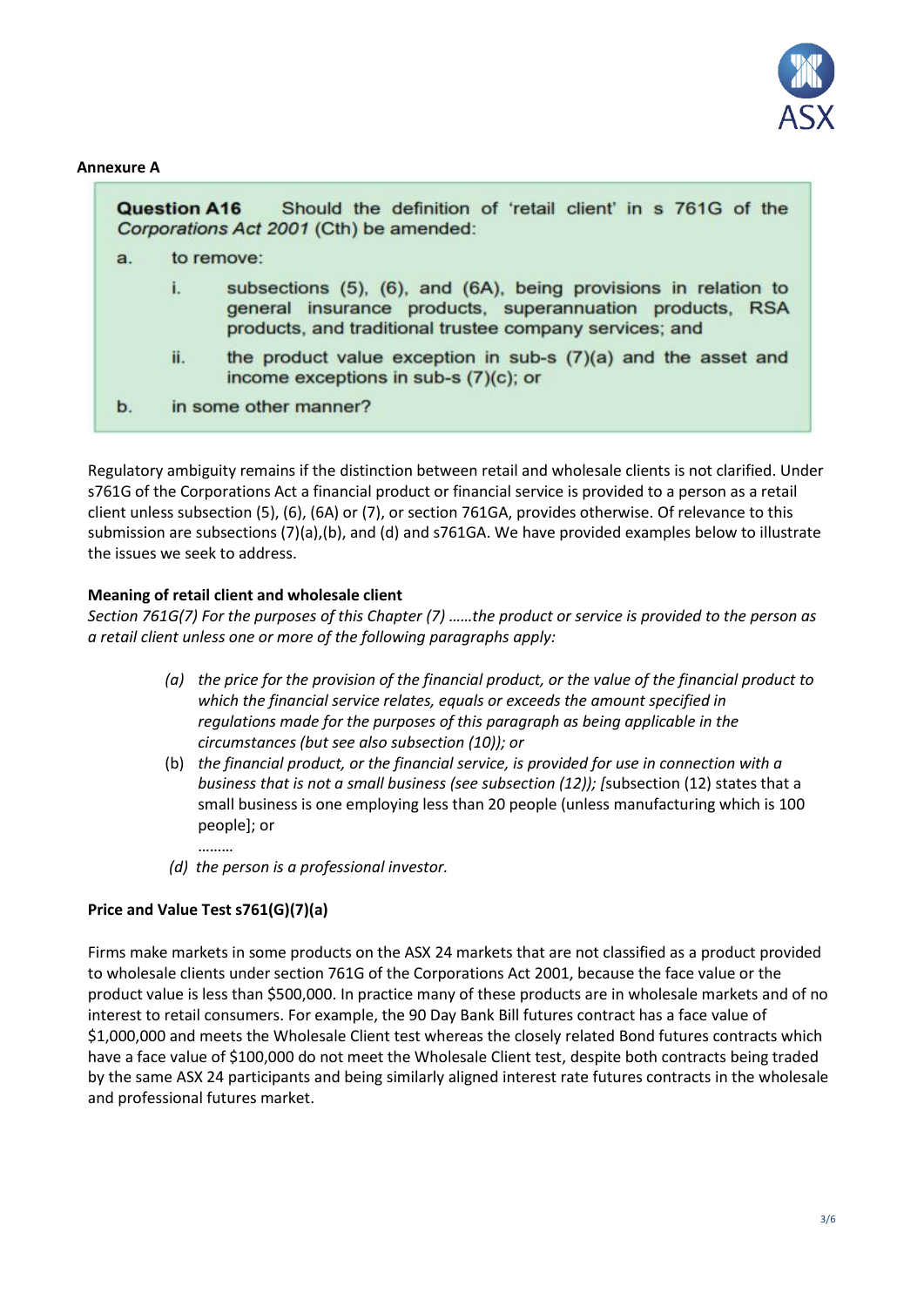

ASX submits that the definition of wholesale client should include allowance for a financial product or a financial product to which a financial service relates that is in a recognised wholesale market such as a licensed derivative market (such as the ASX 24 market). This could be achieved by the following drafting:

# *Section 761G(7)*

*For the purposes of this Chapter…..*

- *(a) the price for the provision of the financial product, or the value of the financial product to which the financial service relates, equals or exceeds the amount specified in the regulations [\$500,000 as per Regulation 7.1.22] made for the purpose of this paragraph as being applicable in these circumstances (but see also subsection (10));*
- *(aa) the financial product, or the financial product to which the financial service relates, is a derivative product traded on a licensed financial market; or …*

Alternatively, the definition could refer to financial markets or financial products specified in the Regulations or another instrument (e.g. an ASIC Class Order).

# **Small Business Test – s761G(7)(b)**

Firms that make markets in some products on the ASX 24 markets are financial market professionals that have met stringent entry requirements to become trading participants and are subject to ASX operating rules and contractual terms, ASIC Market Integrity Rules and Corporations Act requirements. Some of these firms have less than 20 employees. However, as professional trading participants they should not be classified as retail clients, and will not suffer any detriment if not classified in that way. ASX submits that the definition of wholesale client should include allowance for a small business that is a participant of an Australian market licensee. This could be achieved by the following drafting:

(b) *the financial product, or the financial service, is provided for use in connection with a business that is not a small business (see subsection (12)) or is not a participant of an Australian market licensee;* 

Alternatively, the definition of small business in subsection 12 could be amended by the following drafting:

*(12) In this section: "small business" means a business employing less than: (a) if the business is or includes the manufacture of goods--100 people; or (b) otherwise--20 people; but excludes a business that is a participant of an Australian market licensee.*

# **Professional Investor Test – s761G(7)(d)**

Under s761G(7)(d) a wholesale client includes a professional investor. A professional investor is defined in s9 of the Corporations Act. Foreign financial services licensees are exempt from obtaining an AFSL where they provide financial services to professional investors from outside Australia. However, the professional investor test does not clearly include entities that would ordinarily be considered wholesale, professional and sophisticated investors.

Each counterparty to a market maker initiated trade on the ASX 24 market is a trading participant of ASX 24. Most of the trading participants, as defined under the ASX24 Operating Rules, hold AFSLs in order to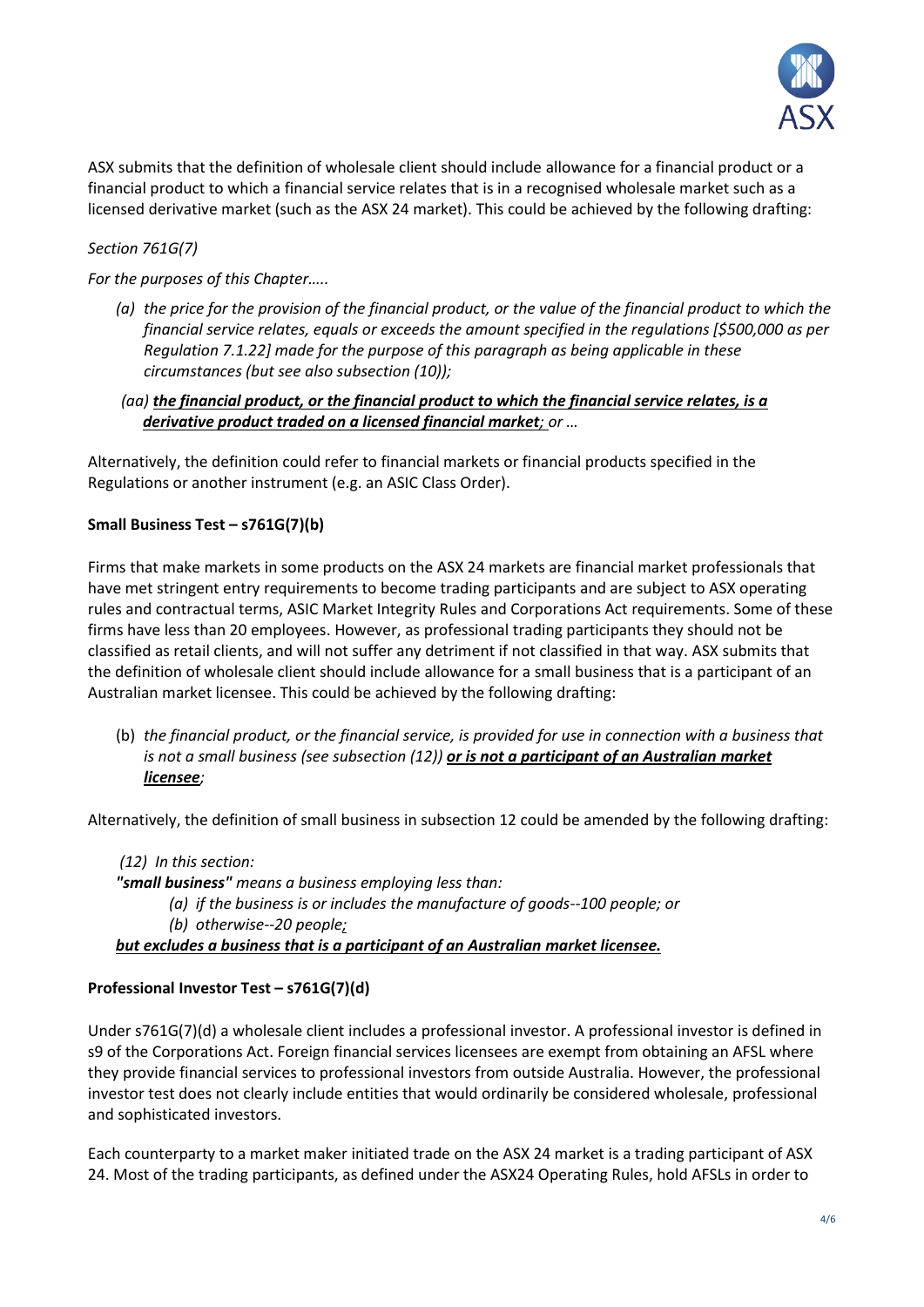

provide financial services but a small number are exempt from holding an AFSL under the Corporations Act exemptions. Principal trading participants are exempt from holding an AFSL because they act on their own behalf and do not have clients. These trading participants are an important part of the ASX 24 market bringing much needed liquidity and price transparency, must pass stringent admission criteria, and are recognised as professional market experts. Excluding principal trading participants from the definition of professional investor means that AFSL relief does not apply if they are a party to a market maker initiated trade. As bids and offers on the market are matched automatically market makers have no control over which participants they interact with so will not have certainty as to whether the relief applies.

A professional investor is defined in section 9 of the Corporations Act, as modified by regulation 7.6.02AE of the Corporations Regulations. This definition provides that a professional investor means a person in relation to whom one or more of the following paragraphs apply:

*(a) the person is a financial services licensee whose Australian financial services licence covers the provision of financial services that are not limited to claims handling and settling services;*

*………*

The definition of professional investor could clarify that an AFSL holder includes a person that would be required to hold an AFSL for the provision of its financial service but for an exemption from the requirement to hold an AFSL. Whilst the section does not go on to say "or is exempt from holding an AFSL" such a provision is inferred and is consistent with other provisions of the Corporations Act and practical implementation. This practical approach to implementation is supported by part (i) of the definition of professional investor which states that a professional investor includes "a foreign entity that, if established or incorporated in Australia, would be covered by one of the preceding paragraphs". This could be achieved by the following drafting:

# **Section 9 – Dictionary**

*"professional investor" means a person in relation to whom one or more of the following paragraphs apply:*

*(a) the person is a financial services licensee whose Australian financial services licence covers the provision of financial services that are not limited to claims handling and settling services and includes a person who is exempt from holding an Australian financial services licence for the provision of those financial services;*

Alternatively, to be specific to the trading participants that this request applies to:

*(a) the person is a financial services licensee whose Australian financial services licence covers the provision of financial services that are not limited to claims handling and settling services and includes a person who is a participant of a licensed market operated by an Australian market licensee;*

Alternatively, to provide a specific provision for trading participants:

*(j) the person is a participant of a licensed market operated by an Australian market licensee.*